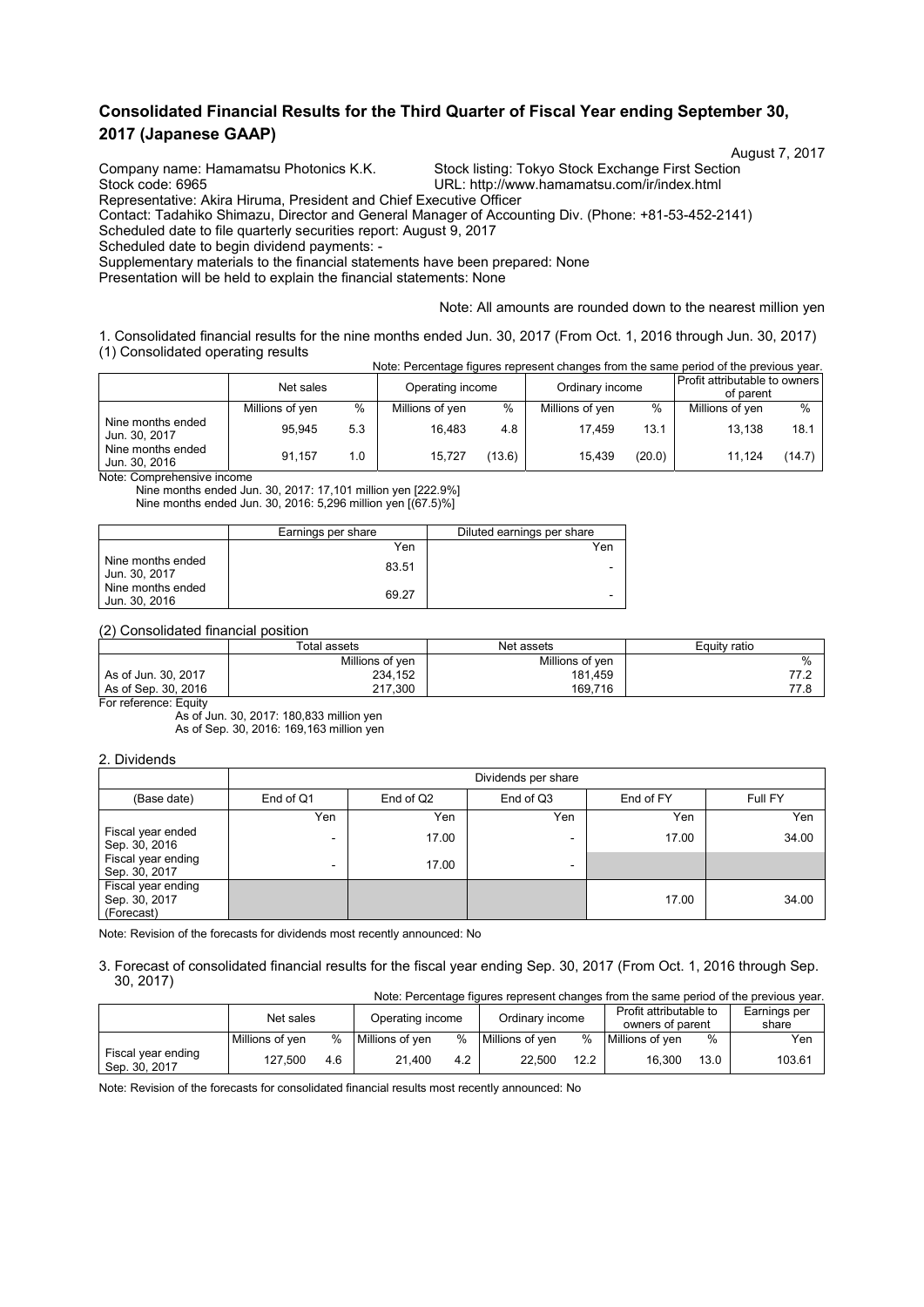#### 4. Others

- (1) Changes in consolidated subsidiaries (Changes in scope of consolidation): None
- (2) Application of special accounting treatment for preparing quarterly consolidated financial statements: Yes
- (3) Changes in accounting principles, changes in accounting estimates, and changes in presentation due to revisions
	- (a) Changes in accounting principles accompanying revisions in accounting standards: None
	- (b) Changes other than those in (a) above: None
	- (c) Changes in accounting estimates: None
	- (d) Changes in presentation due to revisions: None
- (4) Number of shares outstanding
	- (a) Number of shares outstanding at end of period including treasury shares As of Jun. 30, 2017: 167,529,968 shares As of Sep. 30, 2016: 167,529,968 shares
	- (b) Number of treasury shares at end of period As of Jun. 30, 2017: 10,213,886 shares As of Sep. 30, 2016: 10,213,758 shares
	- (c) Average number of shares issued during the period Nine months ended Jun. 30, 2017: 157,316,184 shares Nine months ended Jun. 30, 2016: 160,613,206 shares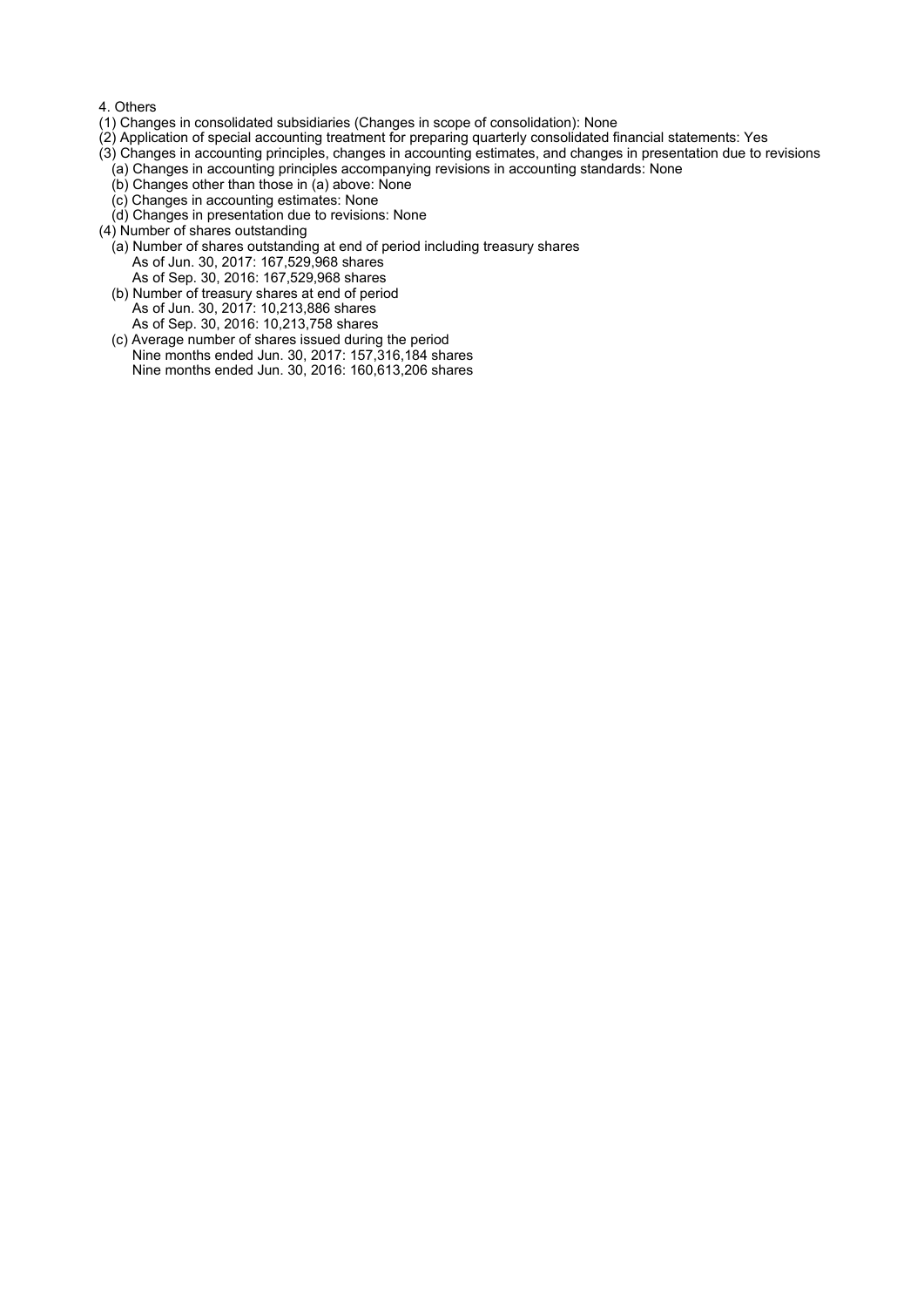# **1. Qualitative Information Related to Consolidated Performance for the Third Quarter of this Fiscal Year**

# **(1) Operating Results**

During the third quarter of this fiscal year (nine months ended June 30, 2017), Japan's economy fluctuated around a gradual recovery trend. In addition to an underlying gradual increase in capital investment against the backdrop of improved corporate earnings, positive factors included a recovery in exports and the increasingly brisk pace of personal consumption amidst the ongoing improvement in the employment and income environment. Nevertheless, the economic outlook remains clouded by uncertain circumstances, including concerns about the future direction of the economies of newly developing countries and the political trends in Europe and the United States.

Given these circumstances, our Group endeavored to ensure net sales and earnings by pursuing research and development that takes advantage of proprietary photonics technologies the Company has cultivated over many years, and focusing efforts on the development of products that address customers' needs. As a result, we closed the third quarter with net sales of JPY 95,945 million, up by JPY 4,787 million (5.3%) over one year ago. From an earnings perspective as well, operating income was JPY 16,483 million, up by JPY 755 million (4.8%) compared with one year ago, ordinary income was JPY 17,459 million, up by JPY 2,020 million (13.1%) from the previous year, and quarterly profit attributable to owners of parent was JPY 13,138 million, up by JPY 2,013 million (18.1%) from the same period one year ago.

Performance by segment is as follows;

#### (Electron Tube)

Though sales of photomultiplier tubes (PMT) for emission spectrometry that are incorporated into devices for analyzing the components in steel materials decreased, sales in the medical care sector for nuclear medicine testing applications such as Positron Emission Tomography (PET) remained solid due to factors such as increasing demand for replacement at medical institutions. Sales for academic applications such as highenergy physics experiments also increased.

In imaging devices and light sources, sales in the industrial field of microfocus sources for X-ray nondestructive testing were brisk, primarily in overseas markets, while xenon lamps for semiconductor inspection equipment enjoyed solid sales growth driven by brisk semiconductor capital investment in Asia. Sales of UV spot light sources for highly accurate bonding of precision equipment were steady as well.

As a result, the Electron Tube business closed the third quarter with net sales of JPY 36,003 million, up by 4.9%, and operating income of JPY 12,609 million, up by 6.8% from the same period one year ago. (Opto-semiconductor)

In opto-semiconductor devices, sales of flat panel sensors, which enjoy an excellent reputation for high performance and superb quality, went up significantly, mainly in Europe, in conjunction with expansion of the dental equipment market. In the industrial field, sales of Photo ICs and LED increased in the FA (Factory Automation) sector for applications such as controls for industrial-use robots and other equipment, and sales of image sensors for semiconductor fabrication and inspection equipment turned in a strong performance as well.

As a result, net sales in the Opto-semiconductor business were JPY 44,345 million, up by 7.5%, and operating income was JPY 13,336 million, up by 7.5% from the same period one year ago.

### (Imaging and Measurement Instruments)

In the image processing and measurement systems business, though sales of digital camera used in the life sciences sector and biotechnology sector trended lower overseas, sales of X-ray line sensor cameras rose strongly primarily for food inspection applications, partly due to the launch of new products. Sales of digital slide scanners in pathology enjoyed solid sales as well.

As a result, net sales for the Imaging and Measurement Instruments business were JPY 12,600 million, up by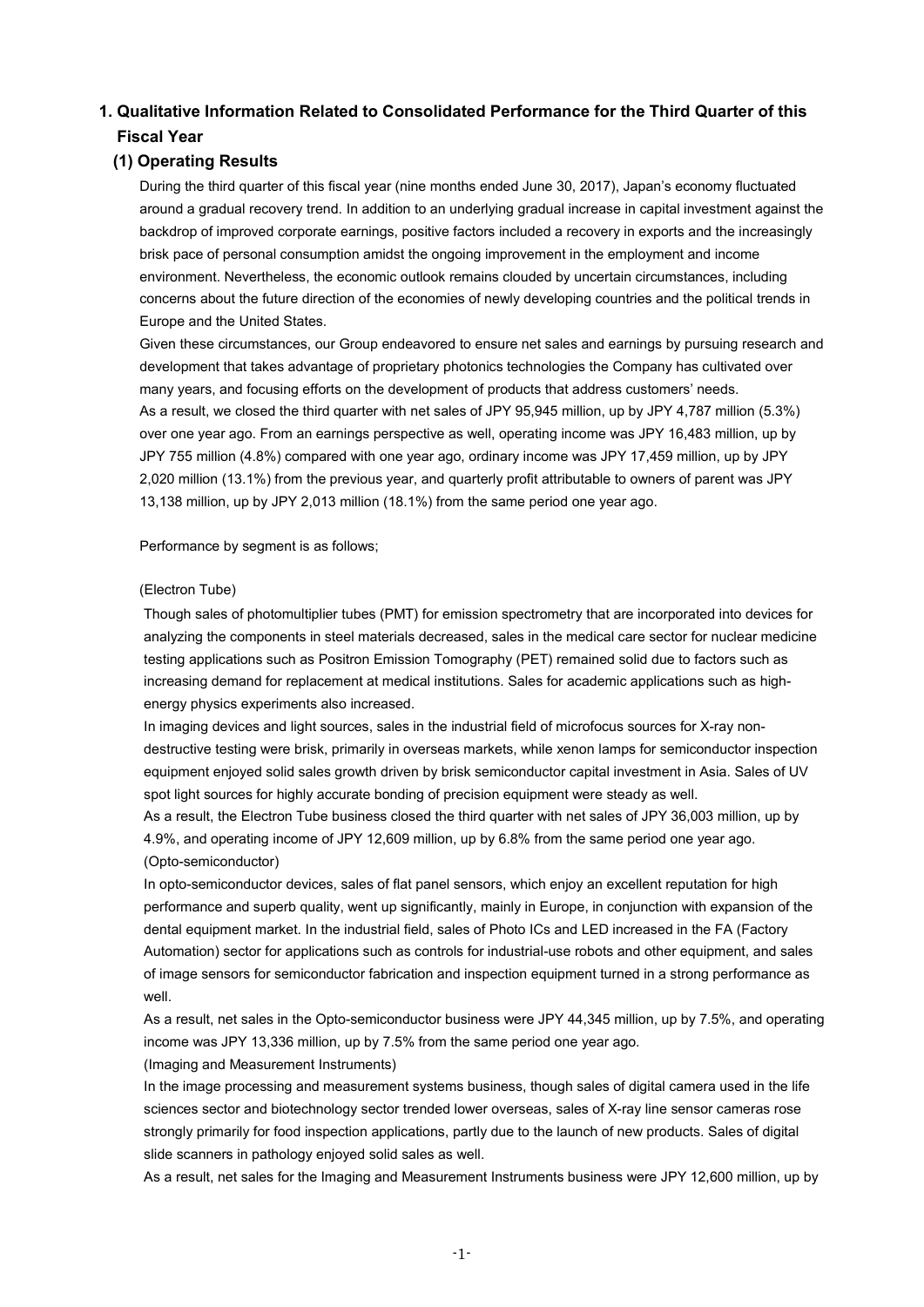1.5%, and operating income was JPY 2,533 million, down by 5.8% from the same period one year ago. (Other)

Sales from other operations include the semiconductor laser business, hotel operations run by Iwata Grand Hotel Inc., a subsidiary, and business relating to the unique products of Beijing Hamamatsu Photon Techniques Inc., which is also a subsidiary.

Net sales were JPY 2,995 million, down by 5.1%, and operating income was JPY 130 million, down by 60.5% from the same period one year ago.

## **(2) Financial Conditions**

Current assets increased by JPY 11,471 million from the end of the previous fiscal year. This mainly reflected an increase in cash and deposits of JPY 9,166 million, and an increase in notes and accounts receivable trade of JPY 1,894 million, respectively.

Non-current assets increased by JPY 5,379 million from the end of the previous fiscal year. This was mainly from an increase in property, plant and equipment of JPY 4,377 million that resulted from an increase in buildings and structures in conjunction with the construction of a new manufacturing plant.

Total assets at the end of the third quarter were JPY 234,152 million, up by JPY 16,851 million from the end of the fiscal year ended September 30, 2016.

Current liabilities increased by JPY 7,904 million from the end of the previous fiscal year. Total current liabilities increased mainly because of an increase in current portion of long-term loans payable of JPY 2,976 million and an increase in provision for bonuses of JPY 1,893 million, respectively.

Non-current liabilities decreased by JPY 2,794 million from the previous fiscal year-end, mainly due to a decrease in long-term loans payable of JPY 3,113 million.

Total liabilities at the end of the third quarter were JPY 52,693 million, up by JPY 5,109 million from the end of the fiscal year ended September 30, 2016.

Net assets for the third quarter of this fiscal year were JPY 181,459 million, up by JPY 11,742 million from the end of the fiscal year ended September 30, 2016. This mainly reflected an increase in retained earnings of JPY 7,780 million that included the reported profit attributable to owners of parent, and an increase in foreign currency translation adjustment of JPY 3,421 million.

### **(3) Projection for the year**

There is no change to the forecast for the fiscal year ending September 30, 2017, released on May 8, 2017. We assume the applicable yen/US dollar exchange rate will be JPY 110 and the yen/Euro exchange rate will be JPY 115.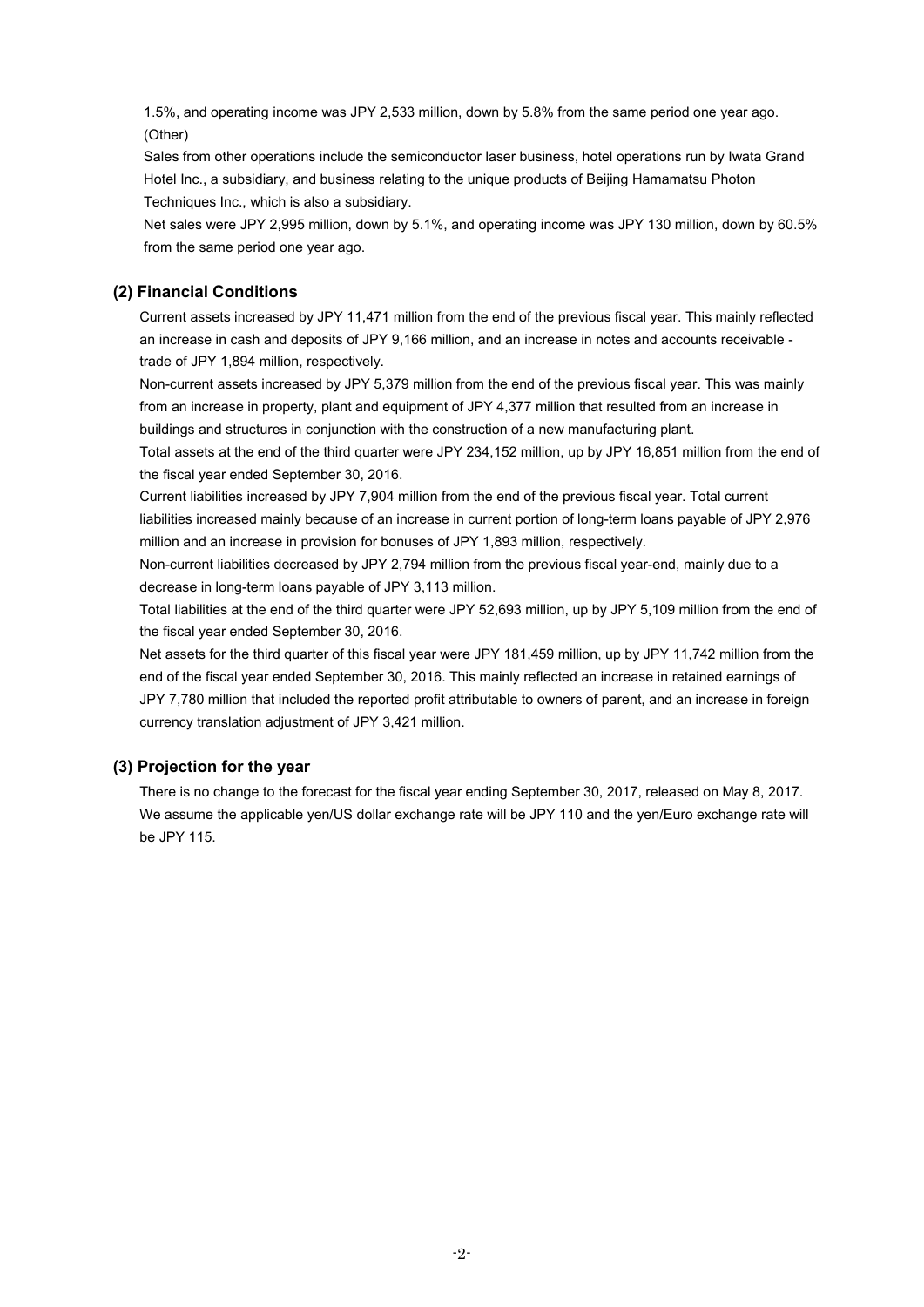Consolidated Balance Sheets

|                                        | As of<br>Sep. 30, 2016 | As of<br>Jun. 30, 2017 |
|----------------------------------------|------------------------|------------------------|
| Assets                                 |                        |                        |
| Current assets                         |                        |                        |
| Cash and deposits                      | 74,503                 | 83,669                 |
| Notes and accounts receivable - trade  | 27,916                 | 29,811                 |
| Securities                             | 1,000                  |                        |
| Merchandise and finished goods         | 7,554                  | 8,430                  |
| Work in process                        | 16,248                 | 16,651                 |
| Raw materials and supplies             | 6,241                  | 6,654                  |
| Other                                  | 7,232                  | 6,957                  |
| Allowance for doubtful accounts        | (188)                  | (193)                  |
| <b>Total current assets</b>            | 140,508                | 151,980                |
| Non-current assets                     |                        |                        |
| Property, plant and equipment          |                        |                        |
| Buildings and structures, net          | 29,231                 | 32,370                 |
| Machinery, equipment and vehicles, net | 10,070                 | 10,343                 |
| Tools, furniture and fixtures, net     | 3,762                  | 3,896                  |
| Land                                   | 16,406                 | 16,467                 |
| Leased assets, net                     | 195                    | 193                    |
| Construction in progress               | 4,625                  | 5,397                  |
| Total property, plant and equipment    | 64,292                 | 68,669                 |
| Intangible assets                      | 1,463                  | 1,680                  |
| Investments and other assets           |                        |                        |
| Investment securities                  | 2,446                  | 3,017                  |
| Deferred tax assets                    | 6,638                  | 6,496                  |
| Other                                  | 1,970                  | 2,328                  |
| Allowance for doubtful accounts        | (19)                   | (19)                   |
| Total investments and other assets     | 11,036                 | 11,822                 |
| Total non-current assets               | 76,792                 | 82,171                 |
| <b>Total assets</b>                    | 217,300                | 234,152                |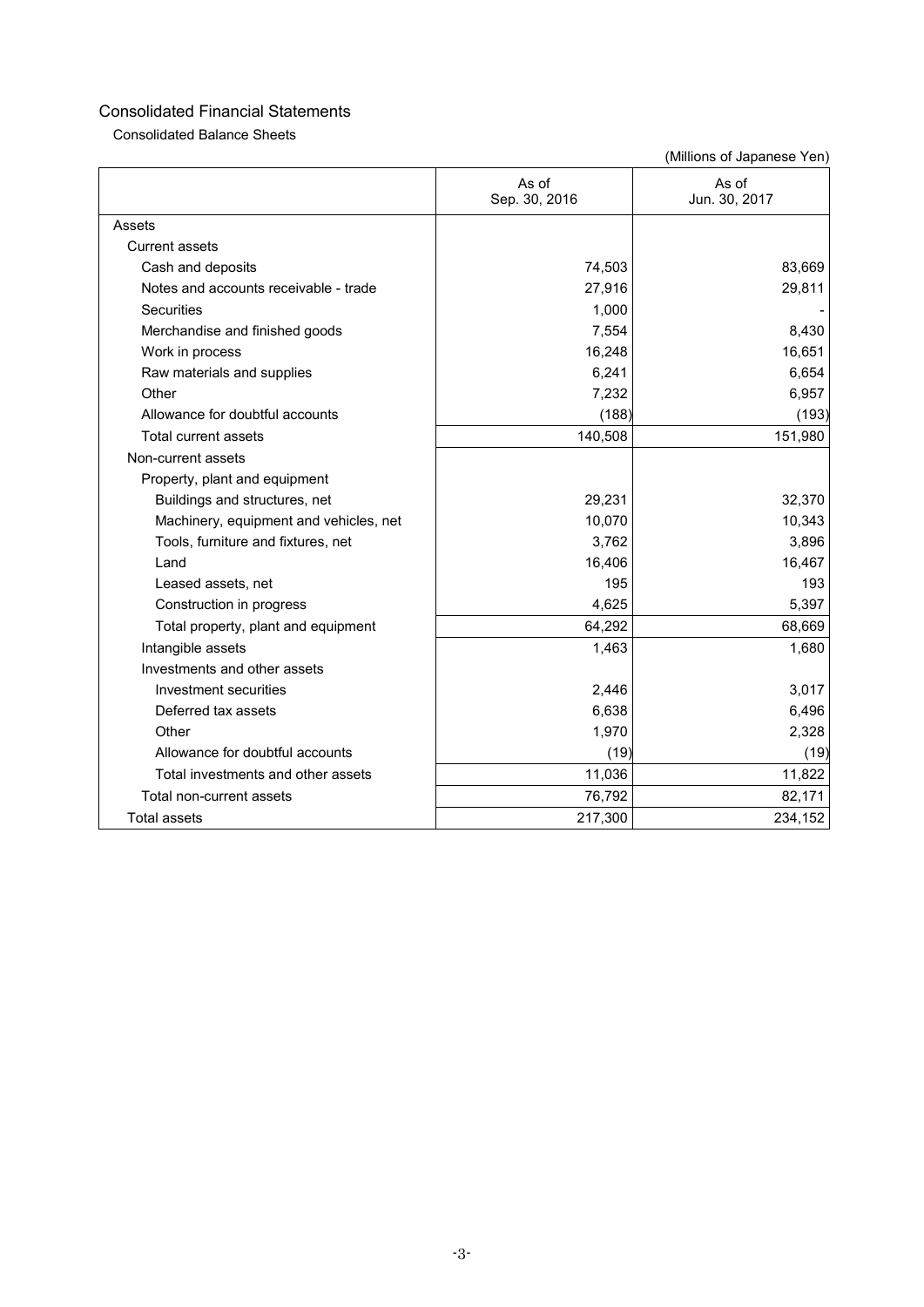Consolidated Balance Sheets

|                                                          | As of<br>Sep. 30, 2016 | As of<br>Jun. 30, 2017 |
|----------------------------------------------------------|------------------------|------------------------|
| Liabilities                                              |                        |                        |
| <b>Current liabilities</b>                               |                        |                        |
| Notes and accounts payable - trade                       | 4,580                  | 4,309                  |
| Electronically recorded obligations - operating          | 8,880                  | 9,875                  |
| Short-term loans payable                                 | 2,183                  | 2,570                  |
| Current portion of long-term loans payable               | 218                    | 3,195                  |
| Income taxes payable                                     | 2,019                  | 1,683                  |
| Provision for bonuses                                    | 3,613                  | 5,507                  |
| Other                                                    | 10,380                 | 12,638                 |
| <b>Total current liabilities</b>                         | 31,876                 | 39,780                 |
| Non-current liabilities                                  |                        |                        |
| Long-term loans payable                                  | 6,844                  | 3,731                  |
| Net defined benefit liability                            | 7,118                  | 7,332                  |
| Other                                                    | 1,743                  | 1,848                  |
| Total non-current liabilities                            | 15,707                 | 12,912                 |
| <b>Total liabilities</b>                                 | 47,583                 | 52,693                 |
| Net assets                                               |                        |                        |
| Shareholders' equity                                     |                        |                        |
| Capital stock                                            | 34,928                 | 34,928                 |
| Capital surplus                                          | 34,672                 | 34,672                 |
| Retained earnings                                        | 119,259                | 127,039                |
| Treasury shares                                          | (16, 059)              | (16,060)               |
| Total shareholders' equity                               | 172,800                | 180,580                |
| Accumulated other comprehensive income                   |                        |                        |
| Valuation difference on available-for-sale<br>securities | 455                    | 819                    |
| Foreign currency translation adjustment                  | (2,921)                | 499                    |
| Remeasurements of defined benefit plans                  | (1, 170)               | (1,065)                |
| Total accumulated other comprehensive                    |                        |                        |
| income                                                   | (3,637)                | 253                    |
| Non-controlling interests                                | 553                    | 625                    |
| Total net assets                                         | 169,716                | 181,459                |
| Total liabilities and net assets                         | 217,300                | 234,152                |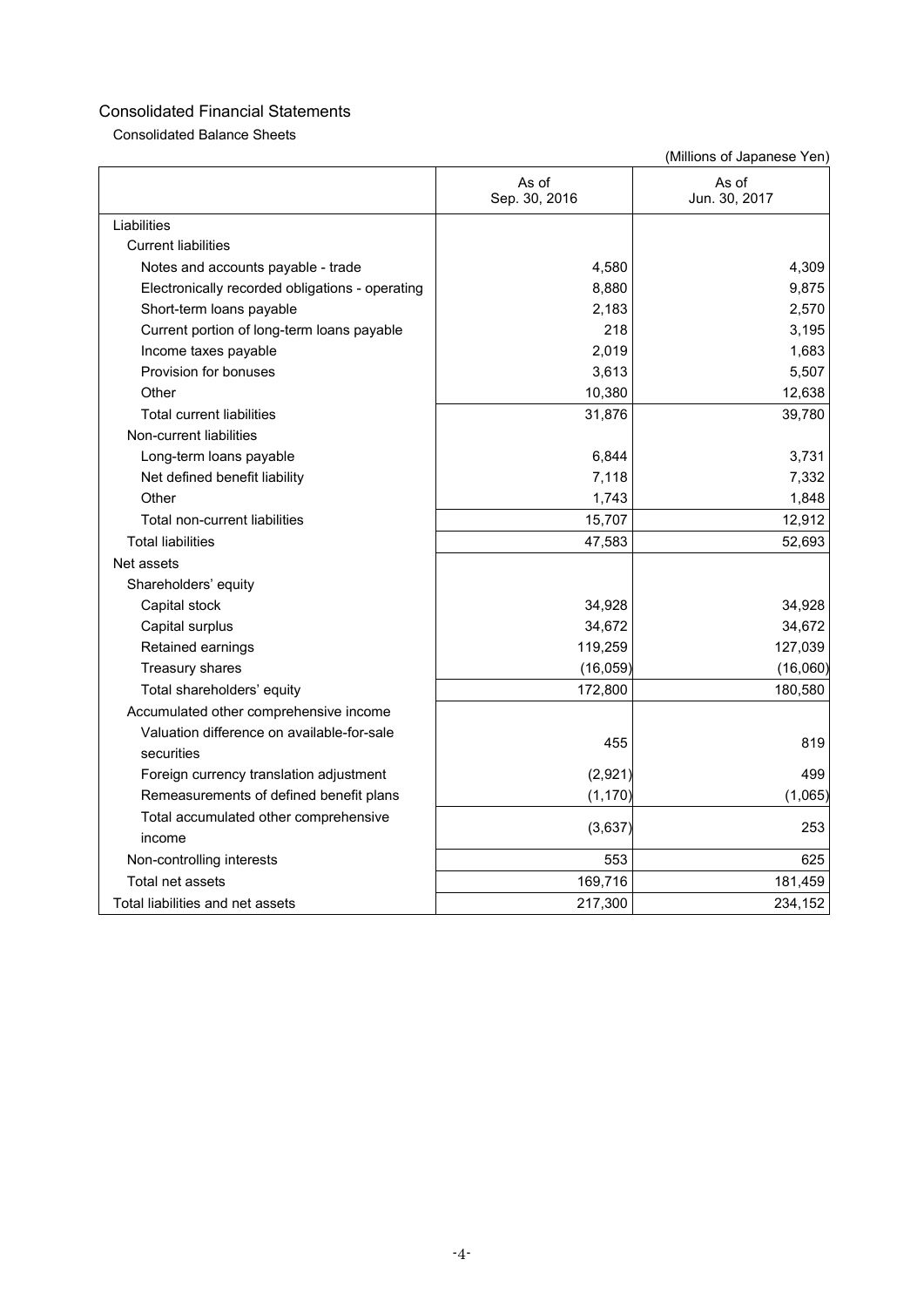Consolidated Statements of Income

|                                                  | Nine months ended<br>Jun. 30, 2016 | Nine months ended<br>Jun. 30, 2017 |
|--------------------------------------------------|------------------------------------|------------------------------------|
| Net sales                                        | 91,157                             | 95,945                             |
| Cost of sales                                    | 44,580                             | 48,242                             |
| Gross profit                                     | 46,577                             | 47,702                             |
| Selling, general and administrative expenses     | 30,849                             | 31,219                             |
| Operating income                                 | 15,727                             | 16,483                             |
| Non-operating income                             |                                    |                                    |
| Interest income                                  | 163                                | 125                                |
| Rent of real estate for investment               | 75                                 | 44                                 |
| Foreign exchange gains                           |                                    | 531                                |
| Share of profit of entities accounted for using  | 48                                 | 81                                 |
| equity method                                    |                                    |                                    |
| Other                                            | 346                                | 381                                |
| Total non-operating income                       | 634                                | 1,164                              |
| Non-operating expenses                           |                                    |                                    |
| Interest expenses                                | 71                                 | 99                                 |
| Rent expenses on real estates                    | 57                                 | 49                                 |
| Foreign exchange losses                          | 763                                |                                    |
| Other                                            | 29                                 | 38                                 |
| Total non-operating expenses                     | 922                                | 187                                |
| Ordinary income                                  | 15,439                             | 17,459                             |
| Extraordinary income                             |                                    |                                    |
| Gain on sales of non-current assets              | 29                                 | 17                                 |
| Subsidy income                                   | 781                                | 214                                |
| Gain on sales of investment securities           |                                    | 0                                  |
| Total extraordinary income                       | 811                                | 231                                |
| <b>Extraordinary losses</b>                      |                                    |                                    |
| Loss on sales of non-current assets              | 2                                  | 5                                  |
| Loss on retirement of non-current assets         | 22                                 | 44                                 |
| Loss on reduction of non-current assets          | 707                                | 206                                |
| Loss on valuation of investment securities       | 0                                  | 5                                  |
| Total extraordinary losses                       | 732                                | 261                                |
| Profit before income taxes                       | 15,518                             | 17,430                             |
| Income taxes                                     | 4,356                              | 4,239                              |
| Profit                                           | 11,162                             | 13,190                             |
| Profit attributable to non-controlling interests | 37                                 | 52                                 |
| Profit attributable to owners of parent          | 11,124                             | 13,138                             |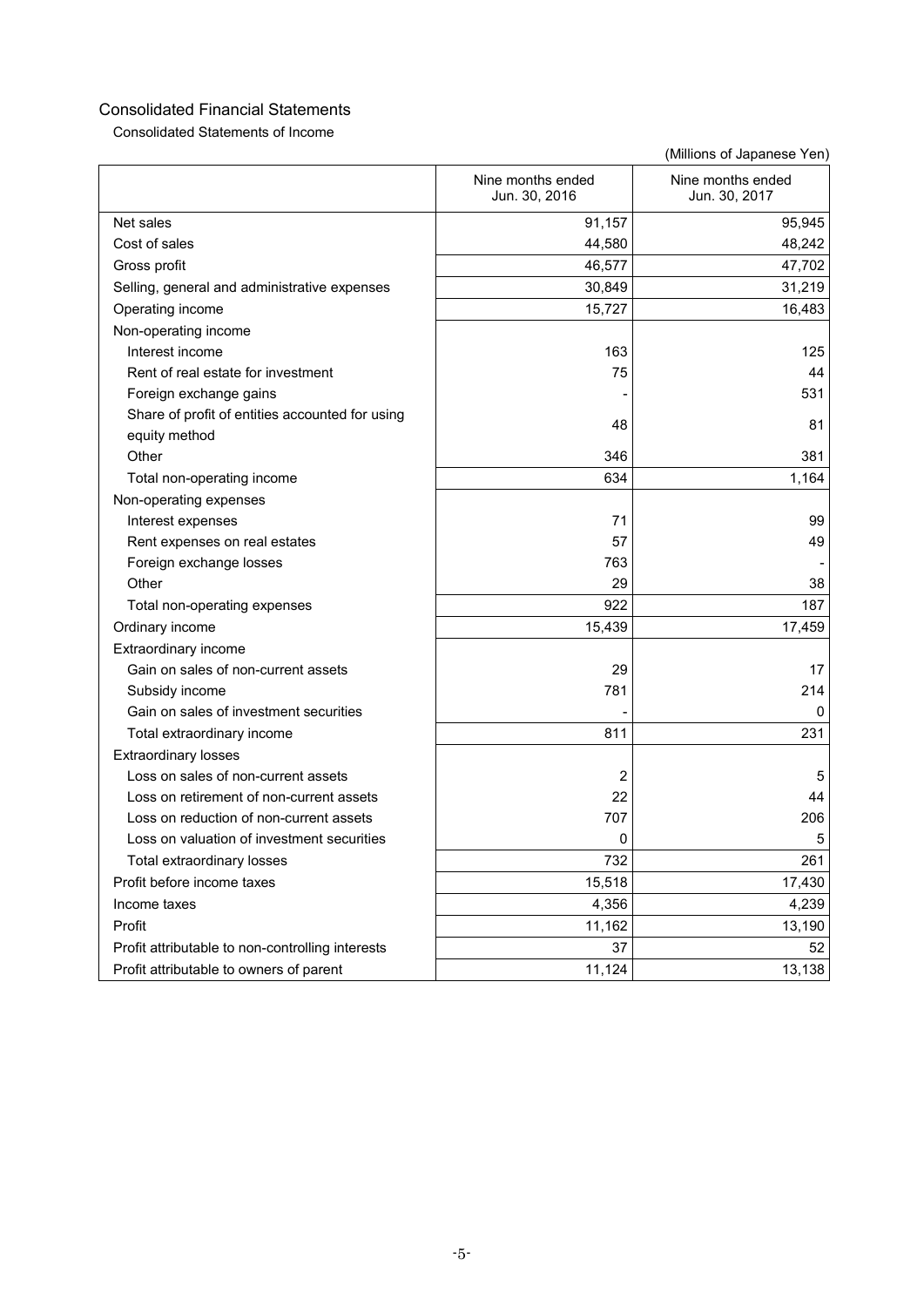Consolidated Statements of Comprehensive Income

|                                                                                      | Nine months ended<br>Jun. 30, 2016 | Nine months ended<br>Jun. 30, 2017 |
|--------------------------------------------------------------------------------------|------------------------------------|------------------------------------|
| Profit                                                                               | 11,162                             | 13,190                             |
| Other comprehensive income                                                           |                                    |                                    |
| Valuation difference on available-for-sale<br>securities                             | (172)                              | 364                                |
| Foreign currency translation adjustment                                              | (5,732)                            | 3,420                              |
| Remeasurements of defined benefit plans, net of<br>tax                               | 58                                 | 105                                |
| Share of other comprehensive income of entities<br>accounted for using equity method | (19)                               | 20                                 |
| Total other comprehensive income                                                     | (5,865)                            | 3,910                              |
| Comprehensive income                                                                 | 5,296                              | 17,101                             |
| Comprehensive income attributable to                                                 |                                    |                                    |
| Comprehensive income attributable to owners of<br>parent                             | 5,313                              | 17,028                             |
| Comprehensive income attributable to non-<br>controlling interests                   | (16)                               | 72                                 |